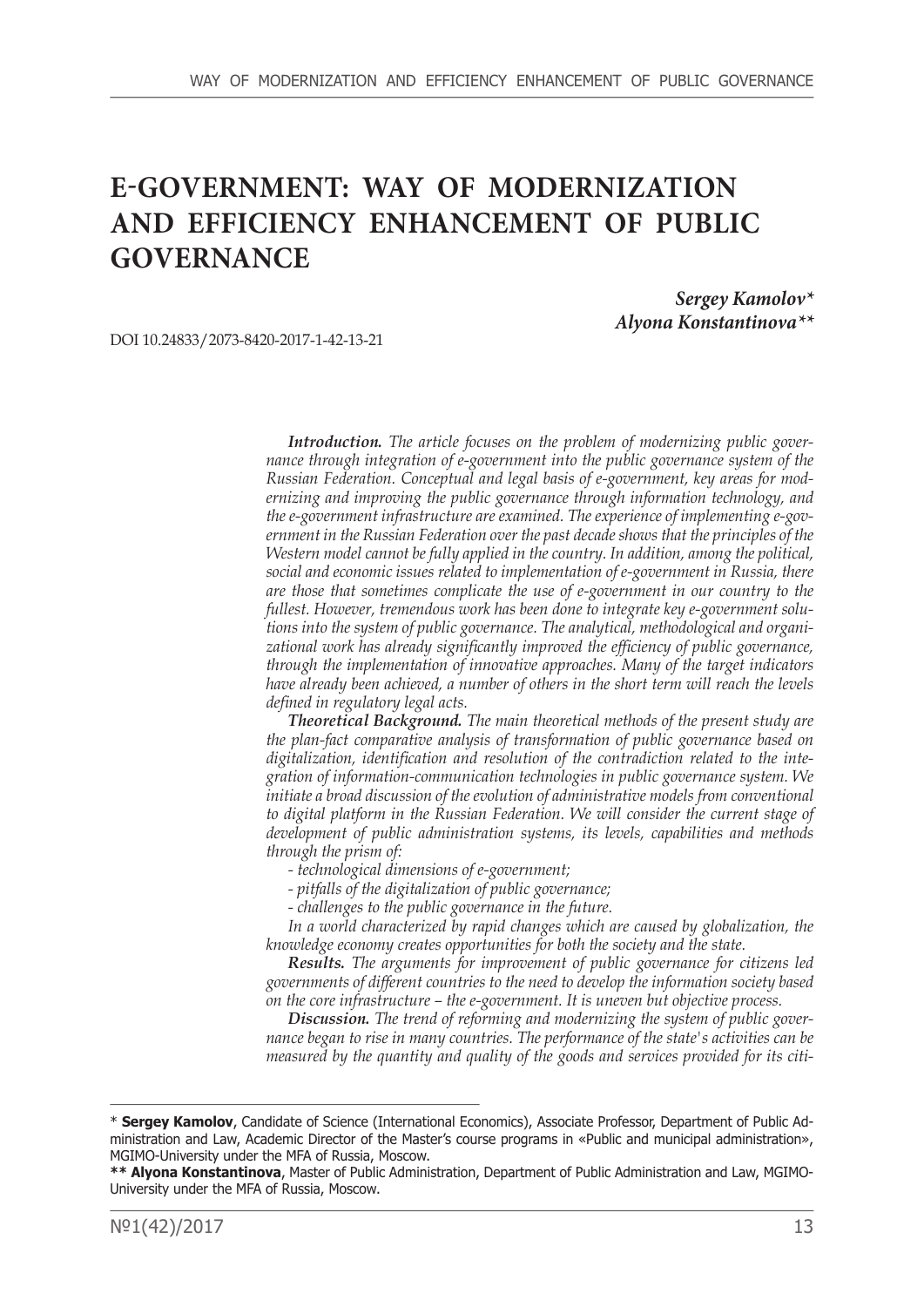*zens. Many countries around the world are striving to revive the new system of public governance, based on the principles of proactivity, transparency, accountability and efficiency. In order to meet these goals, governments are implementing innovations into their organizational structures, strategies and plans and their methods of using human, information, technological and financial resources.*

# **Study The essence and evolution of the «e-government» concept**

The e-government proved to be efficient<br>tool to provide information and data, as<br>well as public goods and services, when<br>the direct interaction between government and tool to provide information and data, as the direct interaction between government and citizens is carried out based on multi-dimensional information and communication technologies (ICT). E-government embraces government-tocitizens (G2C), government-to-business (G2B), government-to-government (G2G) spheres and relies on both physical ICT infrastructure (computing networks and capacities) and all sorts of communication platforms (portals, crowdsourcing, social networks).

The idea of using ICT for the public interests has appeared in the early 1990s. In 1991, the United States began talking about e-government as a concept of fundamentally new stage of public governance, created for the interaction between the public authorities [1]. The beginning of new digital governance era started with creation of websites for government agencies and officials displaying full and reliable information on their activities. By that time, this concept was a presentation of information in public about the work of government agencies, and allowed paying taxes without leaving home.

In July 1995 the Commission of the European Communities decided to establish the Forum of the Information Society which meant the creation of a platform for the exchange of ideas, opinions and proposals on issues related to the information society. The core idea discussed at the Forum was the need to introduce ICT to preserve global competitiveness of Europe [2].

In 1997, the National Science Foundation of the United States introduced the notion of «digital government». Over time, in broad scientific use this concept was transformed into the concept of «electronic government» [3].

The next step towards creation of e-government was the adoption of the program «Electronic Europe» in 2000, which identified the

following problems that required the priority solutions:

- creation of information and communication infrastructure and provision of equal access to it for all service providers;

- clear legislative framework for the e-government concept and all its elements;

- skilled specialists;

- global coverage of networks throughout the EU [4].

Thus, the unified key signs of e-government are beginning to spread around the world: openness, accessibility, transparency, accountability of public authorities to its citizens, convenience and ease of use.

For modern Russia at the beginning of the 21st century, non-productive mechanisms for exchanging information, as well as ineffective approaches to the elaboration, adoption and implementation of management decisions, have become one of the most important barriers to the effective functioning of the public governance system.

In 1999 the State Duma developed a concept for the creation of an information society and defined the respective objectives [5]. The first stage of the transition to the information society was the creation the official websites by the authorities. By the end of 2000, more than half of the Russian Federal Ministries and agencies had their own websites. The second stage had to be the rendering of a number of public and municipal services to citizens, such as, paying taxes or providing the responses to the requests by the applicants. Further, the next, third stage of the development focused on deploying the electronic portal of public services. It was necessary to introduce and develop new forms of interaction between the authorities and the society.

In a broad sense, Russian e-government is defined as a key element in «e-democracy», which establishes the interaction of citizens of our country with representatives of the authorities. In the long-term, the e-government is also viewed as a new model of public governance, which resulted from the transformation of tra-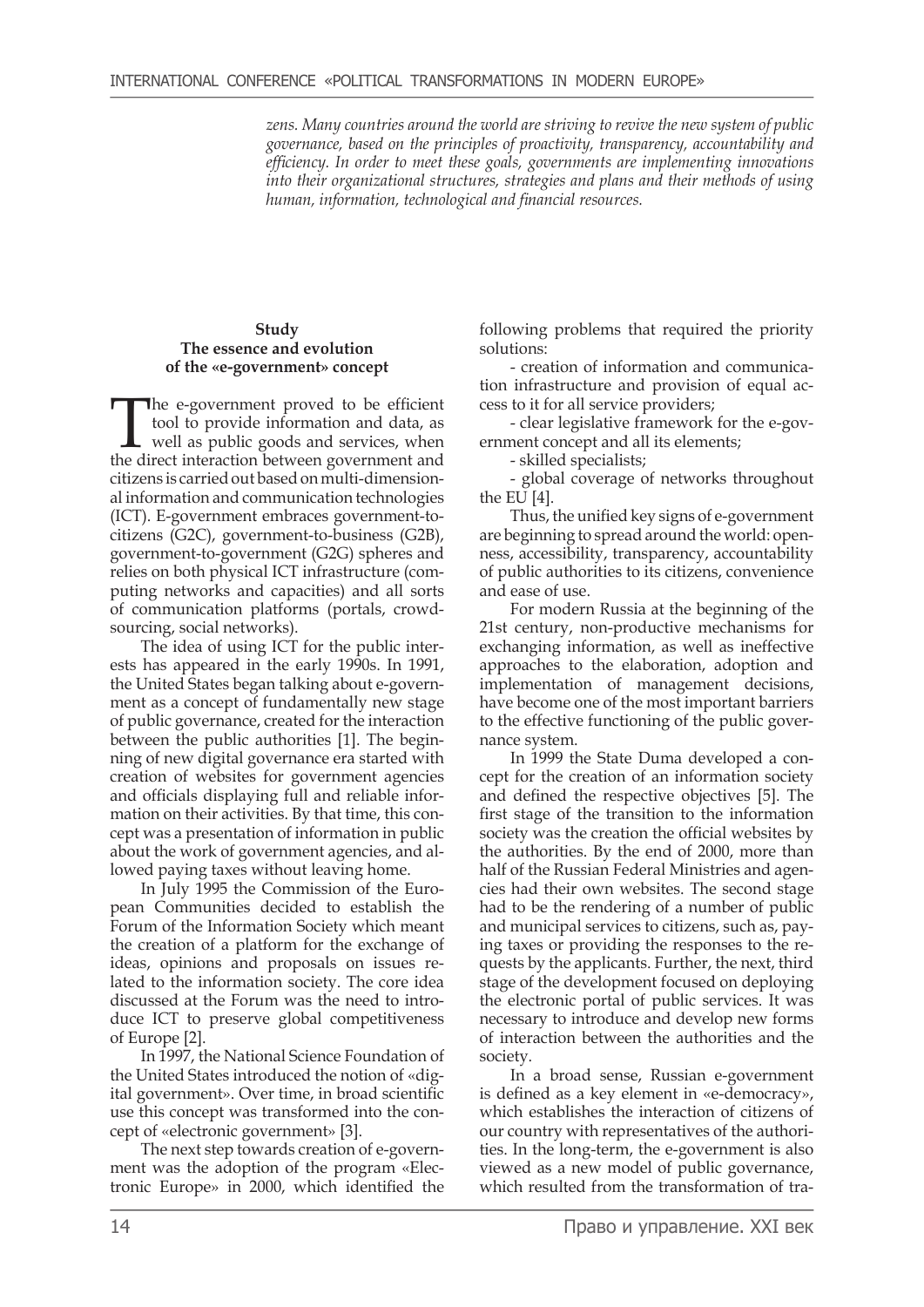ditionally established relations between the government and the society [6].

The Resolution of the Government of the Russian Federation on January 28, 2002, №65 «On the federal target program «Electronic Russia (2002 - 2010)» adopted the program targeted to creation of Russian information society within 8 years period. The main goal of this federal program was the improvement of the quality of the relations between the state and the society in the daily activities of public authorities, by increasing the availability of information for citizens on the activities of departments within the system of Russian governance and the fasttrack of state and municipal services provision to the citizens» [7].

# **The legal framework of e-government in Russia**

Introduction of e-government requires respective legal framework. There are two major regulatory acts:

– The Federal Law №210 «On the organization of public and municipal services» dated July 27, 2010 (hereinafter - the Federal Law № 210), and

– Presidential Decree dated May 7, 2012 N**o**601 «On the main directions for improving public governance» (hereinafter - the Decree № 601).

The main tasks requiring practical solutions are also specified in the federal target programs «Electronic Russia (2002-2010)» (accomplished) and «Information Society (2011-2020)» (current).

According to Federal Law №210, the key direction of modernizing public governance is the use of ICT in the provision of public services. Such application implies to facilitate interagency communication and, consequently, to increase the efficiency of public authorities activities [8]. Decree №601 establishes target indicators of the efficiency of the e-government, that concern four main aspects: the level of citizens' satisfaction with services, access to services, the use of a mechanism for obtaining public services in an electronic form and waiting time in the line to get the services. The following target indicators have been established for the development of e-government: at least 90% of citizens should be satisfied with the quality of service provision by 2018 and the same number of citizens should have access to receiving public services on the basis of «one window» (one-stop-shop) principle. The waiting time for receiving a public service by 2018 should be reduced to 15 minutes.

By 2017, multifunctional centers in Moscow, for instance, already have a tendency to meet these targets. Thus, back in 2013, the waiting time averaged 55 minutes. Today the target of 15 minutes is almost reached; the maximum waiting time is 20 minutes [9].

According to Decree №601, another target indicator of the successful transfer of public services into electronic form is established, namely, the proportion of citizens using the mechanism for obtaining state and municipal services in electronic form. The level of implementation of e-government will be assessed as effective if by 2018 the percentage of satisfied citizens will reach 70 percent [10].

Currently the Government is implementing the «Information Society (2011-2020)» program in a number of areas: in addition to the development of e-government, it is overcoming so called "digital inequality" in the regions, improving communication technologies availability. The basic principle which the Program encompasses is that all work is being carried out within the framework of the Program should be customers-oriented [11].

# **The infrastructure of e-government as a part of public governance system**

The infrastructure of e-government is a set of automated and telecommunication systems that support the processes of information interaction of all e-government entities. In accordance with the Order of the Government of the Russian Federation of August 26, 2009, № 1231 «On the appointment of Rostelecom», Stateowned Public Company «Rostelecom» was appointed the sole contractor for design and creation of the e-government infrastructure in Russia. According to the new contract of 2017, the key goal of Rostelecom is the formation of a reliable digital space that will unite the authorities and society [12]. Rostelecom is responsible for deployment of the Unified Government Services Portal (UGSP), the Simplified registration, unified identification and authentication system (UIAS), the System of inter-agency electronic interaction (SIEI).

The most important link in the interaction of citizens and authorities is the UGSP as nationwide automated information system that allows citizens and organizations to receive public and municipal services in electronic form. Another important role of the portal is to provide full information about the available public services, on the activities carried out in the departments of the Government of the Russian Federation. Moreover, it provides an op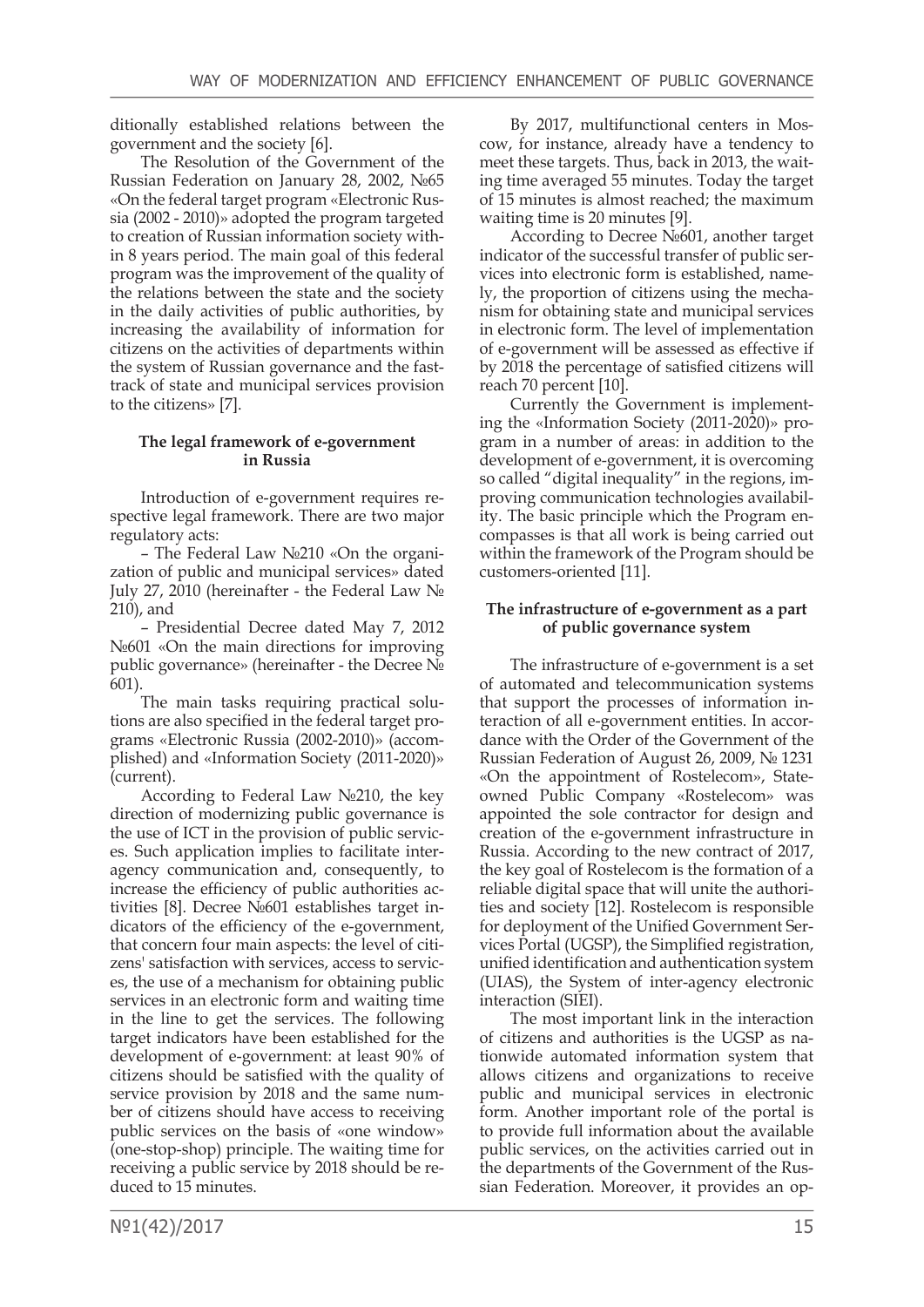portunity for citizens to receive the service electronically without leaving a house. The UIAS traces the operations of citizens who register on the UGSP. In 2016, almost 18 million new users were registered on the UGSP. The monthly growth of users of the public services portal registered in the UIAS ranged from 800 thousand to 2,4 million people. At the same time, in 2015, over 22 million people were registered with the UIAS, 13 million in 2014, and 6,9 million in 2013. At the beginning of 2017, the number of registered citizens in the UIAS reached 40 million [13].

The next dimension of the e-government infrastructure is simplified registration. The registration at the UGSP is the first thing required for a citizen accessing the portal for the first time. The registration process should be understandable and convenient for the user of any level. The new user registration option is a three-step process or creating an account. Each stage corresponds to a specific list of services. In cases where a citizen needs to obtain services that require more advanced level of the account, for example, to order a new driving license, the system will require more profound confirmation of the identity. Applicants have the opportunity to apply personally through a chain of authorized service centers (offices of the Post of Russia, multifunctional centers, offices of Rostelecom).

The UIAS is a nationwide information system aimed at ensuring and protecting the rights of citizens to legalized and secured access to public services. Moreover, this system grants officials the right to have the authorized access to the necessary information while providing these services and the implementation of legally meaningful actions for the provision of these services. Convenience for citizens of the UIAS is proved by remarkable progress of the number of users registered in the system. In 2013, the system was used by 3,5 million people, while by 2016 the number reached 32 million registered citizens [14].

To provide public services, government agencies need a mechanism for exchanging data between governmental executive bodies. For this purpose, a system of inter-agency electronic interaction (SIEI) was created. This system is designed to address a number of issues, which arise when authorities exercise their powers. Before introduction of the e-government, the exchange of information between agencies took a long time. The e-government made it possible to interact in electronic form providing public services on-line. Today SIEI is integrated in all government bodies at all levels.

Important to note that the fundamental principle of interaction of citizens and public authorities is defined as «one window principle" and it is embodied into the concept of egovernment. Thanks to the SIEI, which replaced paper letters and telephone conversations, the necessity of the user's presence in the process of preparing the state service for provision has become history.

Special service centers that are widely presented in Russia - multifunctional centers (MFCs) are materialization and practical implementation of the «one window principle». A citizen submits an application in the operator's «window» at the nearest multifunctional center, and after a fixed period of time receives the result (or desired service) in the same «window» of the MFC. Therefore, all work for coordination of information flow and exchange between governmental bodies involved in the provision of a service is performed by MFC staff.

### **Directions and goals of modernization of public governance in digital era**

To have an ability to analyze the progress, to assess the achieved results, to set new goals and objectives for further implementation of the e-government concept, and also apply timely correcting actions, it is necessary to «measure» the phases of progress of certain established targets. Therefore, a comprehensive system of indicators for assessing the degree of development of ICT is implemented and done every two years by the United Nations. The UN publishes annual reports – UN Global E-Government Readiness Reports, describing potentials and opportunities for developing the level of readiness of 193 countries to use e-government. The countries are assessed on the basis of the E-Government Readiness Index, that is, the country's readiness index for the implementation of the e-government concept [15].

The E-Government Readiness Index reflects mainly the level of technological infrastructure development in order to comprehend how the country uses ICT capabilities for national, economic, social and cultural development. Based on this index, the E-Government Development Rating is compiled. In this rating for 2016, Russia ranked 35th out of 193 possible [16].

In addition to international ratings, the egovernment in Russia is assessed on the basis of feedback from the public. «Your control» – a controlling portal – which reflects the opinion of the citizens about the services provided, the work of specific officials and authorities. Today the portal «Your control» carries over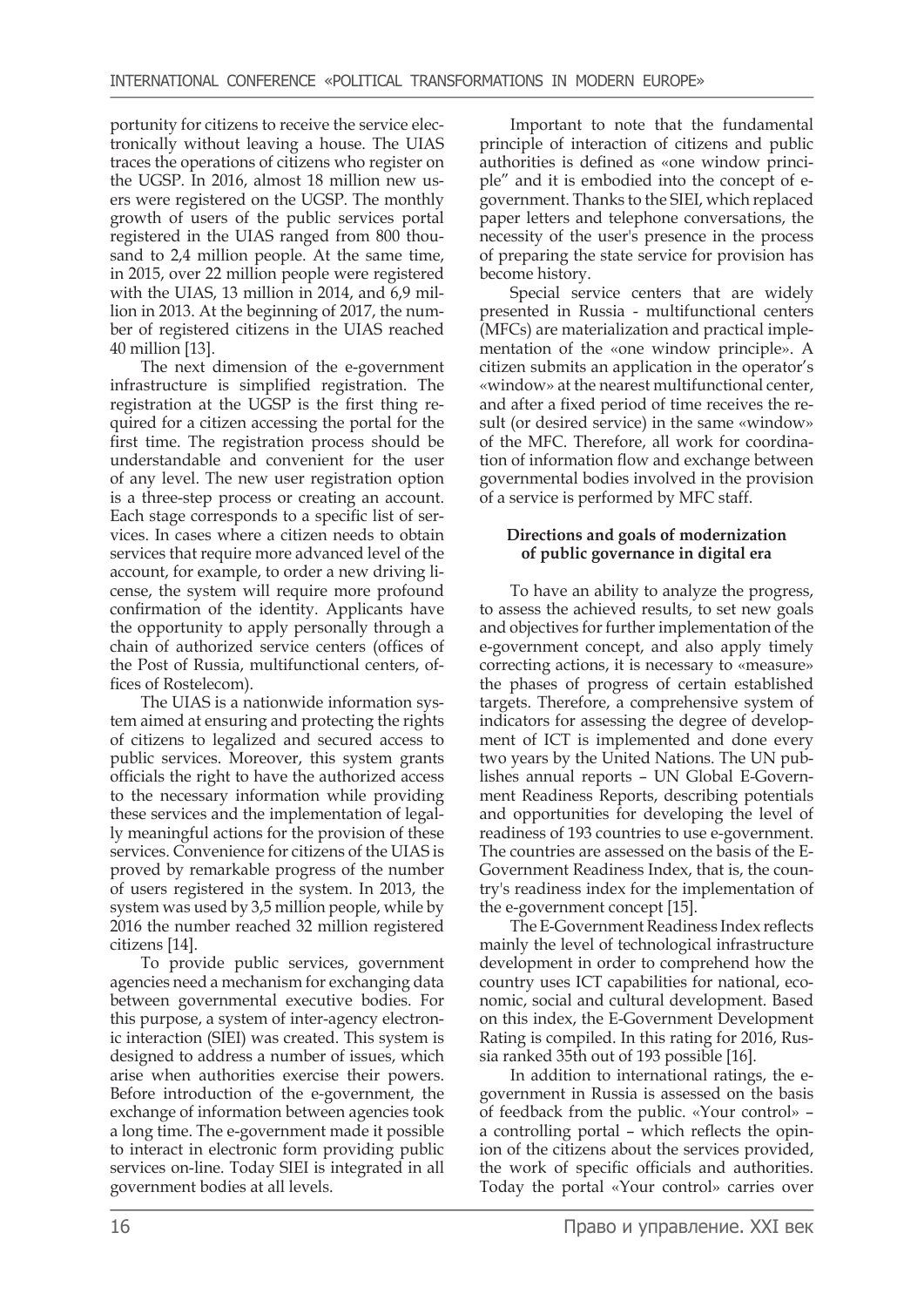94 million feedback reviews on public officials. Its statistics shows that 95 percent of citizens are satisfied with the quality of public services. 17 million services were evaluated, and the number of detailed reviews reached 308,6 thousand [17].

Another way to evaluate public service performance is to embrace SMS-responses. After visiting a public department a citizen receives SMS with a request to evaluate the work of respective official. The received evaluation forms solid base for key performance indicators (KPI) appraisal of officials who directly provide the service and are responsible for the quality of its provision.

Currently almost all Russian regions have established connection with public service centers and unified quality monitoring system. As of September 18, 2016, 6,390 out of 7,190 branches of MFCs across the country. Evaluations are processed in two information systems - in the system of MFCs and in a special national monitoring system. The monitoring is carried out by the Ministry of Economic Development of the Russian Federation. Russian regions are assessed according to eight indicators, including the percentage of citizens who have access to receiving public and municipal services, the number of mandatory services rendered at the MFCs. Thus, according to data for 2016, the leading regions are Voronezh, Moscow and Lipetsk. The Republic of Crimea, Sevastopol, North Ossetia, Tatarstan and Tver region closed the rating [18].

# **Results of the Study: Plans and prospects for the development of e-government**

The implementation of e-government leads to reduction in the number of duplicated government functions, improving the quality of government services, reducing the time for servicing applicants, reducing administrative barriers, expanding the range of public services, improving the efficiency of government agencies, assuring customer satisfaction and upgrading public governance in general.

However, there are the issues that need to be addressed. More than half of the subjects of the Russian Federation has not yet reached the planned target indicators. Some of the regional government service portals put in operation at the end of 2016 slowed down the development of the system of provision of public services. It is also necessary to solve tasks related to the convenience and functionality of the UGSP. Little attention is still paid to the development of ICT competencies of civil servants. Only 5,7

percent of officials, according to the Federal State Statistics Service in 2016, received training in the «information and analytical» area, which includes the acquisition of skills and abilities in the field of ICT [19].

# **Discussion. Current achievements of the Russian e-government**

The Ministry of Communications and Mass Communications concludes that in recent years there has been a very rapid growth and good progress of the remote provision of public services. Through the United Government Services Portal in 2015, almost 50 million federal and nearly 1 million regional services were rendered. For 2016 these figures reached already 220 million in total. For comparison, in 2014 the number of services rendered was only 16,3 million. As of the end of 2016, all basic federal and municipal resources and 12 thousand organizations that participate in the provision of federal and municipal services were connected to the SIEI. The number of transactions carried out through SIEI is growing rapidly: 1,8 billion in 2013, 4,3 billion in 2014, 7 billion in 2015 and in 2016, the number has reached 7,2 billion [20].

As of the beginning of 2017, we register upward trends in the implementation of e-government in our country especially regarding achievement of target indicators. According to the Decree №601, the target for the proportion of citizens using electronic public services in 2018 should be 70%. The planned intermediate result of 50% in 2016 was exceeded and amounted to 51.3% [21]. The results of 2016 show that 32 subjects of the Russian Federation out of 85 exceeded the target mark of 50%. Note that the leaders in the use of electronic public services among the federal districts were Central (56.3%), Privolzhsky (55.3%) and Urals (53.1%). 53 subjects of the Russian Federation did not reached the set goal. The Southern district (48.4%) and the Far Eastern district (48%) closely approached the target figure.

According to the monitoring data of the Ministry of Economic Development of Russia, the level of citizens' satisfaction with the quality of service provision is constantly growing and reaching 81.2% in 2015-2016, with target 90% by 2018 [22].

A significant innovation implemented to improve the transparency of the public governance was presented in the agenda of the meeting of the Government Commission on the use of information technologies to improve the quality of life and the conditions for business. The creation of the system «The elec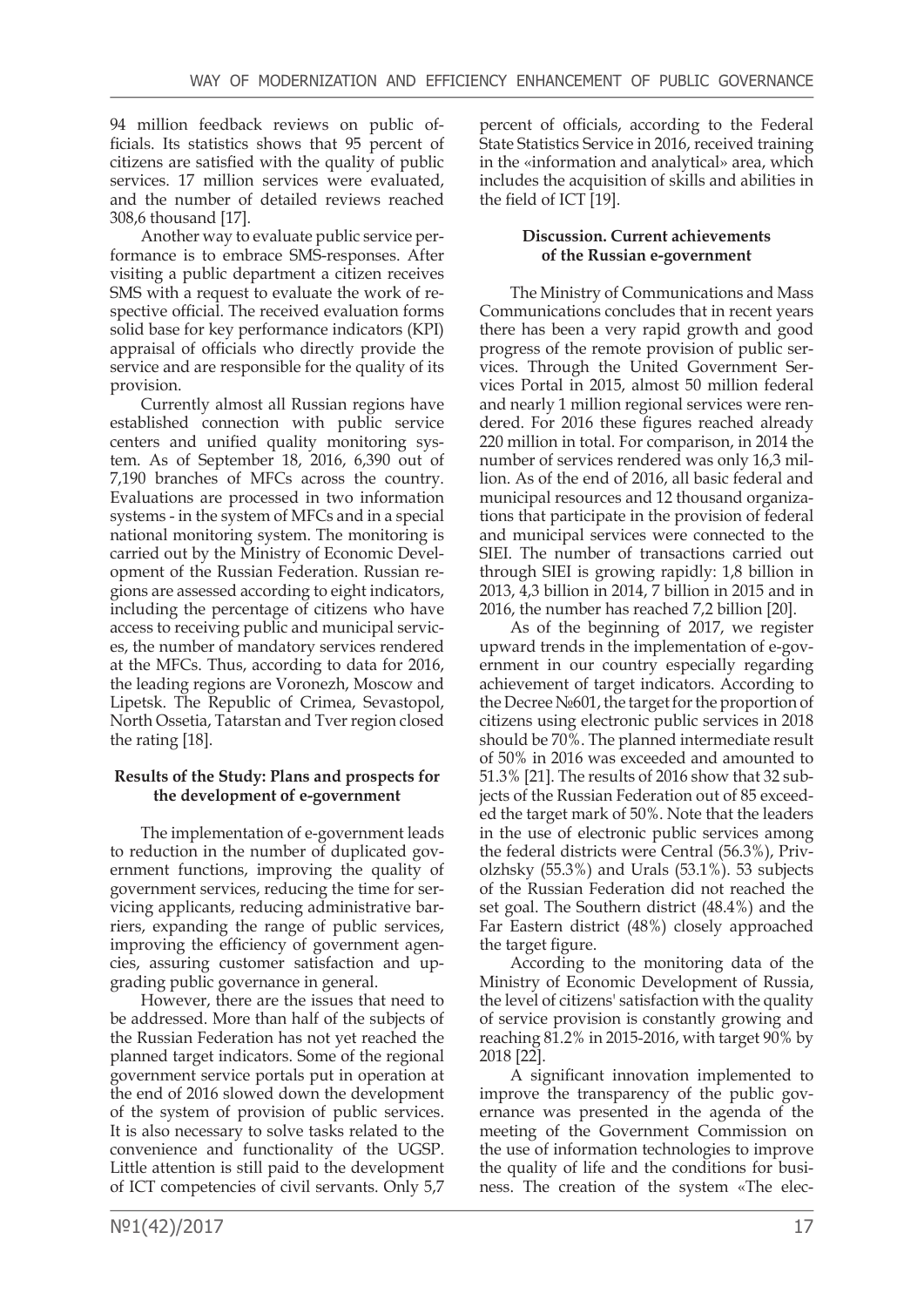tronic budget, planned for implementation in 2017 was announced by the Minister of Economic Development of the Russian Federation Maxim Oreshkin. It reflects the data of all participants working with budgetary resources. This mechanism provides access to the respective portal and gives an opportunity to study the procedure of budget formation, to track the amount of financing of extra-budgetary funds. Any citizen is able to assess the efficiency and track record of spending.

### **Conclusion**

Nonetheless, we can conclude that today in Russia there is a dynamic development of the

information society and serious steps have been taken to shape and integrate e-government into modern public governance system. Undoubtedly, with constant funding and proper control, it will increase its efficiency rapidly and costs will be fully justified, as happened in the leading countries of the West [23]. To date, we have seen a gradual and rapid movement towards development, modernization and improving the efficiency and effectiveness of the public governance system. And it is important to underline that the key role in this process is played by the implementation of e-government in the Russian Federation.

### **References:**

- 1. Khramtsovskaia N.A. Vozniknovenie i evoliutsiia poniatiia «elektronnoe pravitel'stvo» [The emergence and evolution of the concept of "electronic government"]. Internet i sovremennoe obshchestvo [The Internet and modern society]. 2015. № 11.
- 2. Michael Boyle. Understanding the popular users: Following, affiliation influence and leadership. Information and Software Technology. 2017. № 70.
- 3. Germana Manca, Nigel W. Waters, Gustavo Sandi. Using cloud computing to develop an integrated virtual system for online GIScience programs. Knowledge Management and E-Learning. 2015. № 82.
- 4. Jesse Kivilä, Miia Martinsuo, Lauri Vuorinen. Sustainable project management through project control in infrastructure projects. International Journal of Information Systems and Project Management. 2016. № 35.
- 5. Maryam Philsoophian, Peyman Akhavan. The effect of knowledge sharing behavior on organizational performance. Journal of Information Processing Management. 2016. № 32.
- 6. Jaime Velez-Zapata. Relation Analysis of Knowledge Management, Research, and Innovation in University Research Groups. Journal of Technology Management and Innovation. 2017. № 102.
- 7. Postanovlenie Pravitel'stva RF ot 28.01.2002 №65 "O federal'noi tselevoi programme "Elektronnaia Rossiia (2002 2010 gody)" [Resolution of the Government of the Russian Federation of 28.01.2002 № 65 "On the federal target program" Electronic Russia (2002 - 2010)"]. Reference legal system ConsultantPlus. URL: http://www.consultant.ru.
- 8. Federal'nyi zakon "Ob organizatsii predostavleniia gosudarstvennykh i munitsipal'nykh uslug" ot 27.07.2010 № 210- FZ [Federal Law "On the organization of the provision of state and municipal services" from 27.07.2010 № 210]. Reference legal system Consultant Plus. URL: http://www.consultant.ru.
- 9. O khode realizatsii Ukaza №601 // Ofitsial'nyi sait Minekonomrazvitiia [On the progress in implementing Decree № 601. Official website of the Ministry of Economic Development]. URL: http://gov.spb.ru.
- 10. Ukaz Prezidenta RF ot 7 maia 2012g. № 601 «Ob osnovnykh napravleniiakh sovershenstvovaniia sistemy gosudarstvennogo upravleniia» [Decree of the President of the Russian Federation of May 7, 2012, № 601 "On the main directions of improving the system of public administration"]. Information and Legal Portal Garant. Ru. URL: http://base.garant.ru.
- 11. Gosudarstvennaya programma "Informatsionnoe obshchestvo" (2011-2020. [State Program "Information Society" (2011-2020) ]. URL: http://minsvyaz.ru.
- 12. Rasporiazhenie Pravitel'stva RF ot 21 marta 2011 g. № 453-r «Ob opredelenii OAO "Rostelekom" edinstvennym ispolnitelem rabot v ramkakh meropriiatii gosudarstvennoi programmy Rossiiskoi Federatsii " Informatsionnoe obshchestvo (2011 - 2020 gody)» [Decree of the Government of the Russian Federation № 453-r of March 21, 2011 "On the definition of OJSC Rostelecom as the sole executor of the activities within the framework of the state program of the Russian Federation" Information Society (2011-2020)" ]. Garant.Ru Information and Legal Portal. URL: http:// www.garant.ru.
- 13. Kozyrev A.O. Elektronnye uslugi dlia grazhdan i biznesa. Ofitsial'nyi sait Minkomviaz' RF [E-services for citizens and businesses]. URL: http://minsvyaz.ru.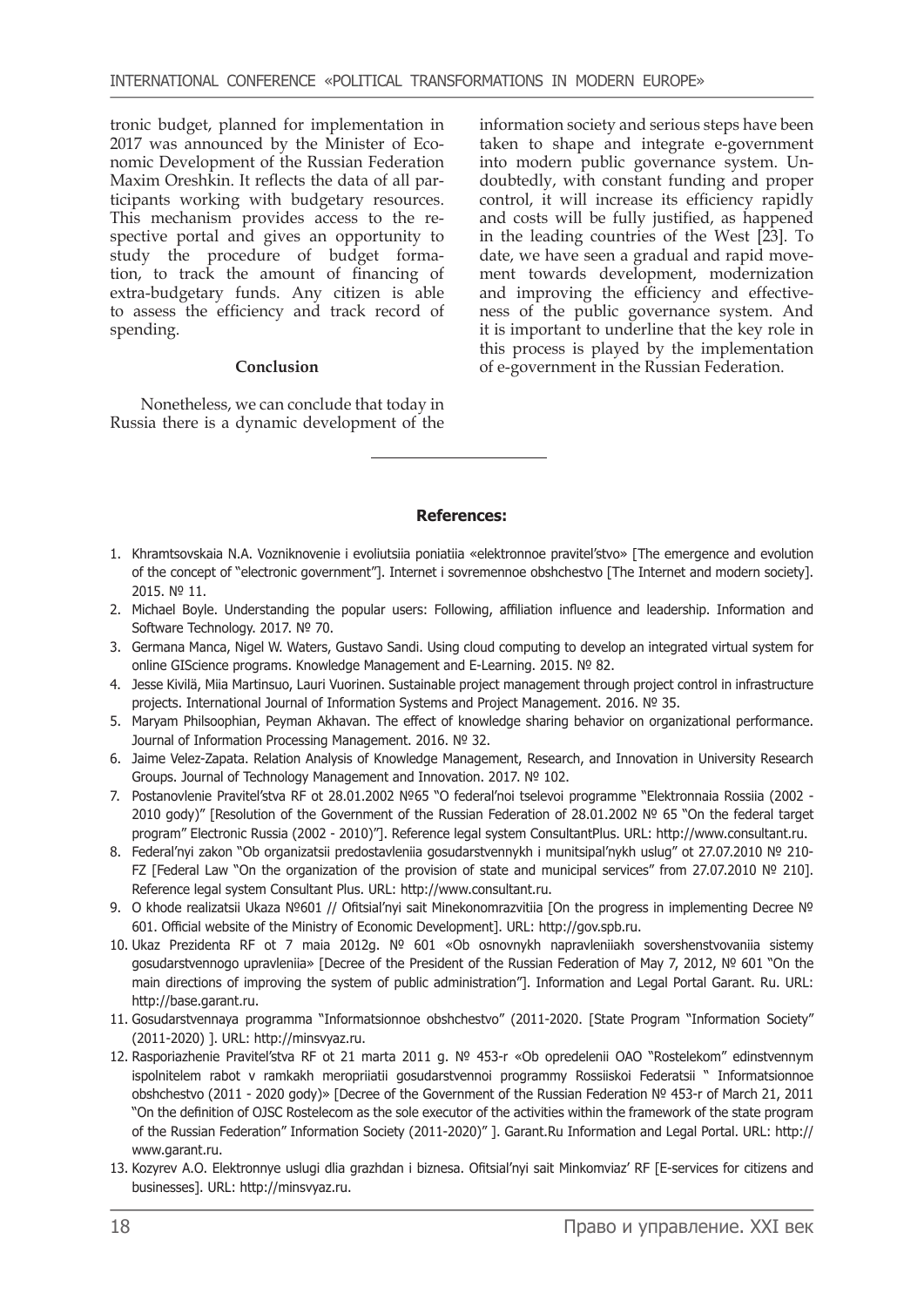- 14. Ezhemesiachnyi prirost pol'zovatelei elektronnykh gosuslug prevysil odin million chelovek. Ofitsial'nyi sait Minkomsviazi RF [Monthly increment of users of electronic government services exceeded one million people // Official website of the Ministry of Communications of Russia]. URL: http://minsvyaz.ru.
- 15. Gonzalo Paz Pardo. Productivity in Europe during the Great Recession. European Journal of Government and Economics. 2016. № 2.
- 16. Karen Dam Nielsen. The Dialogic Dynamics of Information Filtration Work. Science and Technology Studies. 2016. № 28.
- 17. Zubkov I. Uvolen po vashemu zhelaniiu [Dismissed according to your desire] // Rossiiskaia gazeta [Russian newspaper]. 2015. № 6824 (253).
- 18. Organizatsiia predostavleniia gosudarstvennykh uslug po printsipu «odnogo okna» [Organization of the provision of public services on a "one-stop shop" principle]. Ofitsial'nyi sait Ministerstva ekonomicheskogo razvitiia RF [The official website of the Ministry of Economic Development of the Russian Federation. URL: http://economy.gov.ru.
- 19. Statistika ispol'zovaniia IKT v gossektore [Statistics of ICT use in the public sector]. Rossiia v tsifrakh [Russia in figures]. URL: http://www.gks.ru.
- 20. Podvedeny itogi raboty SMEV v pervom polugodii 2016 goda [The results of the work of the UIAS in the first half of 2016 are summarized] // Ofitsial'nyi sait Minkomsviazi RF [The official website of the Ministry of Communications of the Russian Federation]. URL: http://minsvyaz.ru.
- 21. Bolee poloviny Rossiyan vybiraut electronnye gosudarstvennye uslugi [More than half of Russians choose electronic public services]. Official website of the Ministry of Communications of the Russian Federation. URL: http://minsvyaz. ru.
- 22. Sistemnyi proekt elektronnogo pravitel'stva Rossiiskoi Federatsii. Versiia: 12 oktiabria 2016 [System project of the electronic government of the Russian Federation. Version: October 12, 2016]. Ofitsial'nyi sait Minkomsviaz' Rossii [Official website of the Ministry of Communications of Russia]. URL: http://minsvyaz.ru.
- 23. Marco Rüth, Kai Kaspar. The E‑Learning Setting Circle: First Steps Toward Theory Development in E‑Learning Research. Electronic Journal of e-Learning. 2017. № 15.

# **ЭЛЕКТРОННОЕ ПРАВИТЕЛЬСТВО КАК ФАКТОР МОДЕРНИЗАЦИИ И ПОВЫШЕНИЯ ЭФФЕКТИВНОСТИ ГОСУДАРСТВЕННОГО УПРАВЛЕНИИЯ**

*Введение.* Статья посвящена проблеме модернизации государственного управления посредством формирования и интеграции электронного правительства в систему государственного управления Российской Федерации. Рассматриваются концептуальные и правовые основы электронного правительства, ключевые области для модернизации и повышения эффективности государственного управления с использованием механизмов информационных технологий и инфраструктуры электронного правительства в рамках системы государственного управления. Опыт внедрения электронного правительства в Российской Федерации за последнее десятилетие показывает, что принципы западной модели не могут быть полностью применены в стране. Кроме того, среди политических, социальных и экономических вопросов, связанных с внедрением электронного правительства в России, есть те, которые когда-то усложняют использование электронного правительства в нашей стране в полной мере. Однако следует отметить, что была проделана огромная работа по ин-

теграции ключевых решений электронного правительства в систему государственного управления. Многие из целевых показателей уже достигнуты, ряд других в краткосрочной перспективе достигнет уровня, определенного нормативными правовыми актами.

*Теоретическая основа.* Основными теоретическими методами настоящего исследования являются научный анализ трансформации государственного управления на основе цифровизации, идентификации и урегулирование противоречия, связанного с интеграцией информационнокоммуникационных технологий в систему государственного управления. Мы ориентируемся на широкое обсуждение эволюции административных моделей от традиционной до цифровой платформы в Российской Федерации. Текущий этап развития систем государственного управления, его уровни и методы рассматриваются через призму:

- технологических аспектов электронного правительства;

- ловушек цифровизации государственного управления;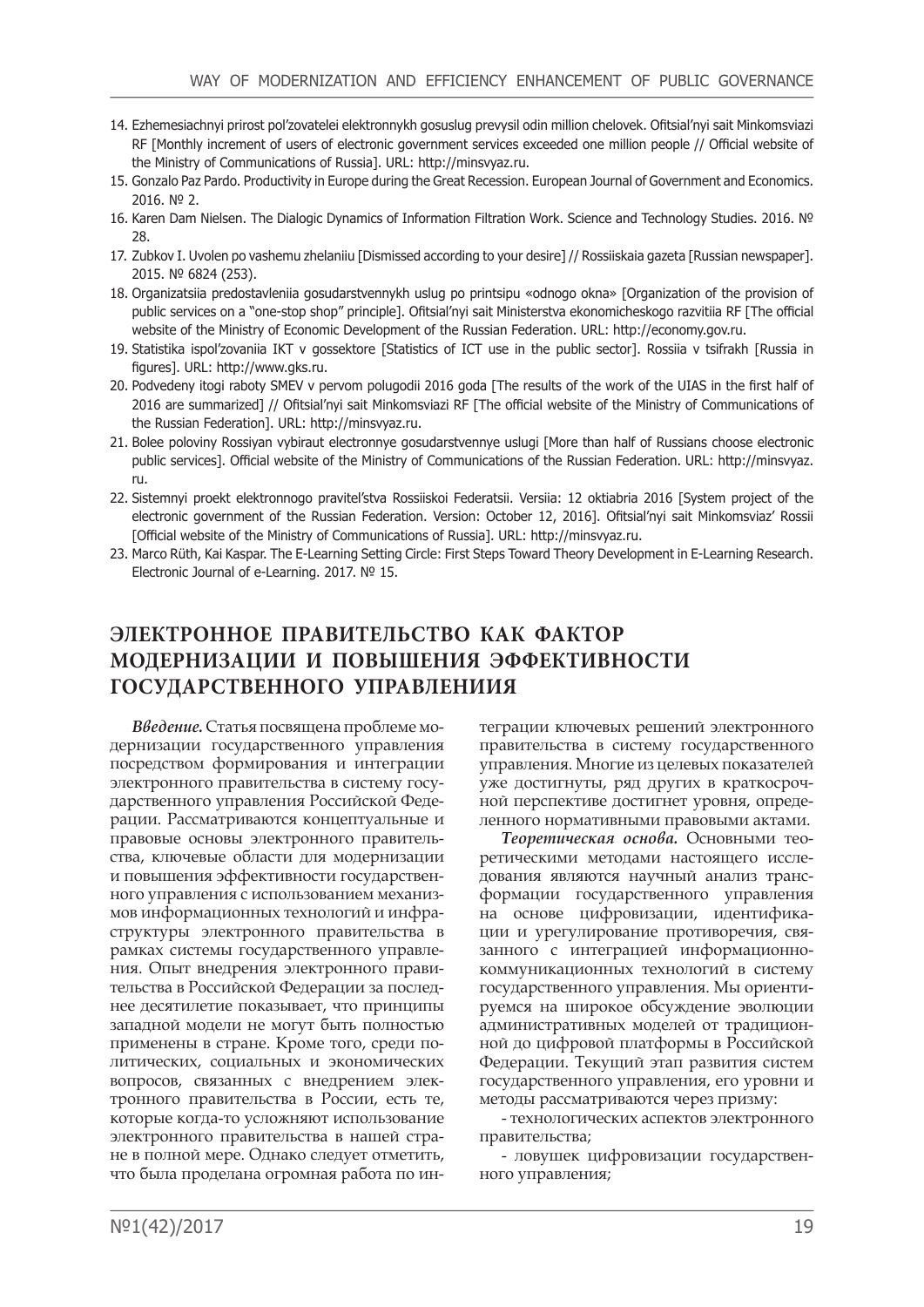- проблем государственного управления в будущем.

*Результаты.* Аргументы в пользу улучшения государственного управления для граждан убеждают правительства разных стран в необходимости развития информационного общества на основе инфраструктуры - электронного правительства.

*Дискуссия.* В последнее время во многих странах началась тенденция реформирования и модернизации системы государственного управления. Эффективность деятельности государства может все больше определяться количеством и качеством товаров и услуг, предоставляемых его гражданам. Многие страны мира стремятся возродить новую систему государственного управления на основе принципов проактивности, прозрачности, подотчетности и эф-

фективности. Для достижения этих целей правительства постепенно внедряют инновации в свои организационные структуры, стратегии и планы своей деятельности и методы использования человеческих, информационных, технологических и финансовых ресурсов.

Камолов Сергей Георгиевич, кандидат экономических наук, доцент кафедры государственного управления и права МГИМО МИД России, научный руководитель магистерской программы «Государственное и муниципальное управление»

> Константинова Алена Николаевна, магистр государственного и муниципального управления, МГИМО МИД России

**Ключевые слова:**  электронное правительство, государственные услуги, модернизация, повышение эффективности, государственное управление, целевые показатели.

**Keywords:**

e-government; public goods and services; modernization; efficiency enhancement; public governance; performance targets.

#### **Литература:**

- 1. Храмцовская Н.А. Возникновение и эволюция понятия «электронное правительство». Интернет и современное общество. 2015 № 11.
- 2. Michael Boyle. Understanding the popular users: Following, affiliation influence and leadership. Information and Software Technology. 2017. № 70.
- 3. Germana Manca, Nigel W. Waters, Gustavo Sandi. Using cloud computing to develop an integrated virtual system for online GIScience programs. Knowledge Management and E-Learning. 2015. № 82.
- 4. Jesse Kivilä, Miia Martinsuo, Lauri Vuorinen. Sustainable project management through project control in infrastructure projects. International Journal of Information Systems and Project Management. 2016. № 35.
- 5. Maryam Philsoophian, Peyman Akhavan. The effect of knowledge sharing behavior on organizational performance. Journal of Information Processing Management. 2016. № 32.
- 6. Jaime Velez-Zapata. Relation Analysis of Knowledge Management, Research, and Innovation in University Research Groups. Journal of Technology Management and Innovation. 2017. № 102.
- 7. Постановление Правительства РФ от 28.01.2002 № 65 "О федеральной целевой программе "Электронная Россия (2002 - 2010 годы)".
- 8. Федеральный закон "Об организации предоставления государственных и муниципальных услуг" от 27.07.2010 № 210-ФЗ.
- 9. О ходе реализации Указа №601 // Официальный сайт Минэкономразвития.
- 10. Указ Президента РФ от 7 мая 2012 г. № 601 «Об основных направлениях совершенствования системы государственного управления».
- 11. Государственная программа «Информационное общество» (2011–2020 годы). URL: http://minsvyaz.ru.
- 12. Распоряжение Правительства РФ от 21 марта 2011 г. № 453-р «Об определении ОАО "Ростелеком" единственным исполнителем работ в рамках мероприятий государственной программы Российской Федерации " Информационное общество (2011 - 2020 годы)».
- 13. Козырев А.О. Электронные услуги для граждан и бизнеса // Официальный сайт Минкомвязь России.
- 14. Ежемесячный прирост пользователей электронных госуслуг превысил один миллион человек. Официальный сайт Минкомсвязи РФ.
- 15. Gonzalo Paz Pardo. Productivity in Europe during the Great Recession. European Journal of Government and Economics. 2016. № 2.